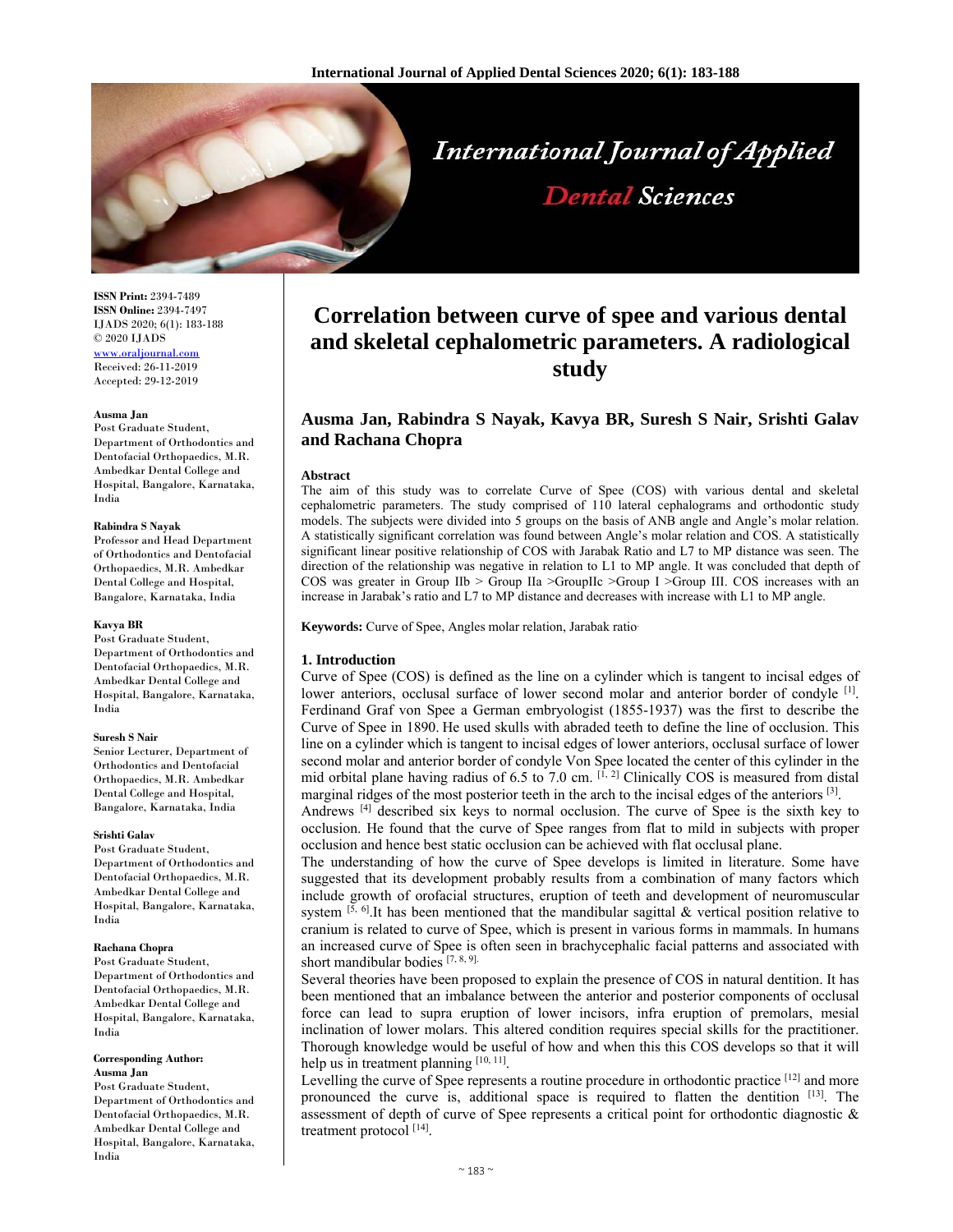Therefore the present study is aimed at evaluating correlation between Curve of Spee and various skeletal and dental cephalometric parameters.

### **2. Materials and Method**

The present cross-sectional study was done in M.R. Ambedkar Dental College and hospital Bangalore. The study material comprising of lateral cephalograms and orthodontic study models were taken from the archives of the Department of Orthodontics and the patients reporting to the department routinely for treatment.

Signed informed consent was obtained from parents/patients prior to entry into the study and protocol was appropriately approved by the Institutional Ethics committee.

## **2.1 Inclusion Criteria**

- 1. Patients who have all their teeth erupted except for 3rd molars
- 2. No history of previous orthodontic treatment
- 3. No history of severe facial trauma, severe craniofacial disorders such as cleft palate.
- 4. Age range 14 to 26 years.

## **2.12 Exclusion Criteria**

- 1. Patients with cast restoration
- 2. Patients with severe attrition
- 3. Anterior or lateral cross bite

## **2.13 The grouping of individuals done in the study was as follows:**

**GROUP I (30 subjects):** Skeletal Class I malocclusion, ANB angle  $0-4^0$ 

**GROUP II(60 subjects):** Skeletal Class II malocclusion ANB angle  $\geq 4^0$ 

**GROUP III (20 subjects):** Skeletal Class III malocclusion ANB angle  $\leq 0^0$ 

Classification of Group II into 3 subgroups ANB angle Group IIa (20 subjects): Angle's Class II Div. 1 malocclusion. Group IIb (20 subjects): Angle's Class II Div. 2 malocclusion Group IIc (20 subjects): Angles Class II Subdivision malocclusion

## **2.14 Material Used for the Study**

- Lateral cephalograms
- KODAK 8000C digital panoramic and cephalometric system.
- Films for all the lateral cephalograms will be of the size 8x10"and magnification will be around 1.3x.The software used for this will be KODAK software.
- 0.3mm graphite pencil
- 0.7mm acetate sheet of 8x10'' size
- High quality alginate impression & well-polished diagnostic study models
- Ney surveyor
- Vernier caliper.

## **2.15 Methodology**

The maximum depth of the curve of Spee were measured as

the maximum perpendicular distances between the buccal cusp tips of the mandibular teeth and a measurement plane described by central incisors and the distal cusp tip of the most posterior tooth in the mandibular arch. A digital caliper was mounted on a Ney surveyor. Dental casts were levelled to a plane defined by the distobuccal cusps of the right and left most posterior tooth and the most central point on the more erupted central incisor. The right and left maximum depths were recorded and averaged to arrive at the average maximum depth of each subject which is considered as curve of Spee<sup>3</sup>. Molar relation was measured from maxillary and mandibular models in occlusion according to Angle's classification. The following skeletal and dental parameters were taken.

Skeletal parameters:

- **1. Jarabak ratio [30]:** Ratio between posterior facial height (S-Go) to anterior facial height (N-Me)
- **2. Lower anterior facial height. (LAFH):** Linear distance between ANS to Menton (Me).
- **3. Upper anterior facial height to lower anterior facial height ratio:** Ratio between Nasion to ANS and ANS to Menton.
- **4.** Dental Parameters:
- **5. Molar relation:** Angles molar relation
- **6. Anterior mandibular dental height.(L1 to MP):**  Perpendicular distance measured from incisal edge of mandibular central incisor to mandibular plane (Go-Gn)
- **7. Posterior mandibular dental height. (L7 to MP):** Perpendicular distance measured from mesiobuccal cusp tip of mandibular 2nd molar to mandibular plane. (Go-Gn).
- **8. Incisor mandibular plane angle. (L1 to MP angle):**  Angle formed between long axis of mandibular central incisor and mandibular plane.

### **3. Statistical Analysis**

Statistical package for Social Sciences [SPSS] for windows version 22.2 Released 2013.Armonk, NY:IBM Corp., was used to perform statistical analyses. The data was subjected to descriptive analysis for mean, range, standard deviation and 95% confidence interval. One way ANOVA test followed by Tukey's HSD post hoc Analysis was used to compare the mean values of skeletal and dental parameters based on different types of curve of Spee. Level of significance (Pvalue) was set at *P*<0.05.Spearman's correlation coefficient was used to compare the correlation of COS with other parameters.

#### **4. Results**

On comparison one way ANOVA showed statistically significant difference between molar relation and curve of Spee. (P= 0.001). Tukey's post hoc analysis shows statistically significant difference between Angle's Class I, Class II div 1, Class II div 2, Class II subdivision and Class III molar relationship variables among curve of Spee. (P= 0.001). Spearman's correlation shows that the Curve of Spee shows statistically significant linear positive relationship with Jarabak Ratio ( $P = 0.001$ ; rho=+0.390) and L7 to MP ( $P =$ 0.016; rho =  $+0.228$ ). This indicates Jarabak Ratio and L7 to MP values increases as COS increases. The direction of the relationship is negative in relation to L1 to MP angle  $(P =$ 0.001; rho =  $-0.461$ ), this indicates L1 to MP angle tends to increase in opposite directions with COS value.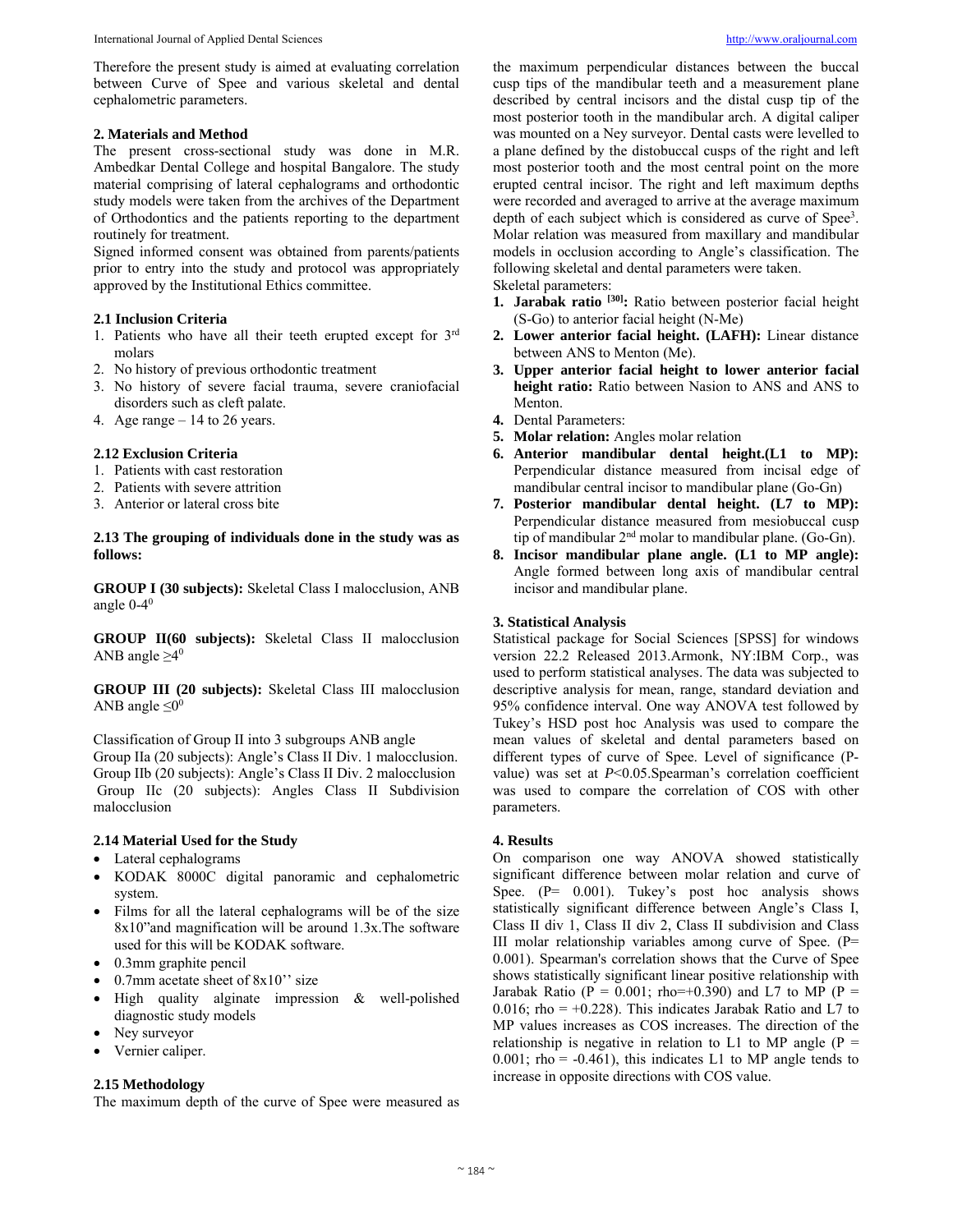## **4.1 Tables**

| <b>Tukey HSD</b>                                        |                        |                  |                   |          |                         |                    |
|---------------------------------------------------------|------------------------|------------------|-------------------|----------|-------------------------|--------------------|
| (I) Groups                                              | $J)$ Groups            |                  | <b>Std. Error</b> | Sig.     | 95% Confidence Interval |                    |
|                                                         |                        |                  |                   |          | <b>Lower Bound</b>      | <b>Upper Bound</b> |
| Class I Molar relation                                  | Class II div 1         | $-1.64667*$      | 0.09              | $0.001*$ | $-1.8965$               | $-1.3969$          |
|                                                         | Class II div 2         | $-2.93167*$      | 0.09              | $0.001*$ | $-3.1815$               | $-2.6819$          |
|                                                         | Class II subdivision   | $-1.14667*$      | 0.09              | $0.001*$ | $-1.3965$               | $-0.8969$          |
|                                                         | Class III              | 1.36833*         | 0.09              | $0.001*$ | 1.1185                  | 1.6181             |
| Class II div 1                                          | Class I Molar relation | 1.64667*         | 0.09              | $0.001*$ | 1.3969                  | 1.8965             |
|                                                         | Class II div 2         | $-1.28500*$      | 0.09859           | $0.001*$ | $-1.5587$               | $-1.0113$          |
|                                                         | Class II subdivision   | .50000*          | 0.09859           | $0.001*$ | 0.2263                  | 0.7737             |
|                                                         | Class III              | 3.01500*         | 0.09859           | $0.001*$ | 2.7413                  | 3.2887             |
| Class II div 2                                          | Class I Molar relation | 2.93167*<br>0.09 |                   | $0.001*$ | 2.6819                  | 3.1815             |
|                                                         | Class II div 1         | 1.28500*         | 0.09859           | $0.001*$ | 1.0113                  | 1.5587             |
|                                                         | Class II subdivision   | 1.78500*         | 0.09859           | $0.001*$ | 1.5113                  | 2.0587             |
|                                                         | Class III              | 4.30000*         | 0.09859           | $0.001*$ | 4.0263                  | 4.5737             |
| Class II Div subdivision                                | Class I Molar relation | 1.14667*         | 0.09              | $0.001*$ | 0.8969                  | 1.3965             |
|                                                         | Class II div 1         | $-.50000*$       | 0.09859           | $0.001*$ | $-0.7737$               | $-0.2263$          |
|                                                         | Class II div 2         | $-1.78500*$      | 0.09859           | $0.001*$ | $-2.0587$               | $-1.5113$          |
|                                                         | Class III              | 2.51500*         | 0.09859           | $0.001*$ | 2.2413                  | 2.7887             |
| Class III                                               | Class I Molar relation | $-1.36833*$      | 0.09              | $0.001*$ | $-1.6181$               | $-1.1185$          |
|                                                         | Class II div 1         | $-3.01500*$      | 0.09859           | $0.001*$ | $-3.2887$               | $-2.7413$          |
|                                                         | Class II div 2         | $-4.30000*$      | 0.09859           | $0.001*$ | $-4.5737$               | $-4.0263$          |
|                                                         | Class II subdivision   | $-2.51500*$      | 0.09859           | $0.001*$ | $-2.7887$               | $-2.2413$          |
| * The mean difference is significant at the 0.05 level. |                        |                  |                   |          |                         |                    |

# **Table 1:** Tukeys Post-hoc analysis

## **Table 2:** Descriptive statistics

| <b>Groups</b>          |                | <b>Jarabak Ratio</b> | <b>UFH /LFH</b> | ANS to Me | L1 to MP | L7 to MP | L1 to MP angle | $\cos$ |
|------------------------|----------------|----------------------|-----------------|-----------|----------|----------|----------------|--------|
| Class I Molar relation | N              | 30                   | 30              | 30        | 30       | 30       | 29             | 30     |
|                        | Mean           | 61.83                | 6.27            | 61.90     | 37.50    | 29.17    | 95.76          | 2.25   |
|                        | Std. Deviation | 1.86                 | 20.72           | 1.12      | 1.38     | 1.09     | 3.19           | 0.42   |
|                        | N              | 20                   | 20              | 20        | 20       | 20       | 20             | 20     |
| Class II div 1         | Mean           | 61.60                | 0.82            | 60.65     | 37.10    | 29.60    | 95.75          | 3.93   |
|                        | Std. Deviation | 1.50                 | 0.02            | 1.79      | 1.29     | 0.75     | 3.16           | 0.21   |
| Class II div 2         | N              | 20                   | 20              | 20        | 20       | 20       | 20             | 20     |
|                        | Mean           | 71.50                | 4.77            | 61.30     | 37.55    | 29.80    | 86.45          | 5.19   |
|                        | Std. Deviation | 2.80                 | 17.71           | 1.13      | 1.10     | 0.70     | 2.74           | 0.21   |
|                        | N              | 20                   | 20              | 20        | 20       | 20       | 20             | 20     |
| Class II Subdivision   | Mean           | 62.10                | 0.82            | 61.75     | 37.45    | 29.90    | 95.60          | 3.40   |
|                        | Std. Deviation | 1.89                 | 0.01            | 1.25      | 1.54     | 0.72     | 3.20           | 0.21   |
| Class III              | N              | 20                   | 20              | 20        | 20       | 20       | 20             | 20     |
|                        | Mean           | 62.15                | 0.82            | 60.55     | 37.70    | 29.45    | 96.45          | 0.89   |
|                        | Std. Deviation | 1.46                 | 0.01            | 1.43      | 1.45     | 0.51     | 2.06           | 0.35   |
|                        | N              | 110                  | 110             | 110       | 110      | 110      | 109            | 110    |
| Total                  | Mean           | 63.65                | 3.02            | 61.29     | 37.46    | 29.55    | 94.15          | 3.05   |
|                        | Std. Deviation | 4.18                 | 13.23           | 1.44      | 1.35     | 0.84     | 4.67           | 1.46   |

**Table 3:** Spearman's Correlation between Curve of spee with other parameters

|                                                             |                         | <b>Jarabak Ratio</b> | UFH/LFH  | ANS to Me | $L1$ to MP | $L7$ to MP | L1 to MP angle |  |
|-------------------------------------------------------------|-------------------------|----------------------|----------|-----------|------------|------------|----------------|--|
|                                                             | Correlation Coefficient | .390**               | $-0.071$ | 0.016     | $-0.073$   | $.228*$    | $-461**$       |  |
| <b>COS</b>                                                  | $Sig. (2-tailed)$       | 0.001                | 0.464    | 0.87      | 0.448      | 0.016      | 0.001          |  |
|                                                             |                         | 110                  | 110      | 110       | 110        | 110        | 109            |  |
| ** Correlation is significant at the 0.01 level (2-tailed). |                         |                      |          |           |            |            |                |  |
| * Correlation is significant at the 0.05 level (2-tailed).  |                         |                      |          |           |            |            |                |  |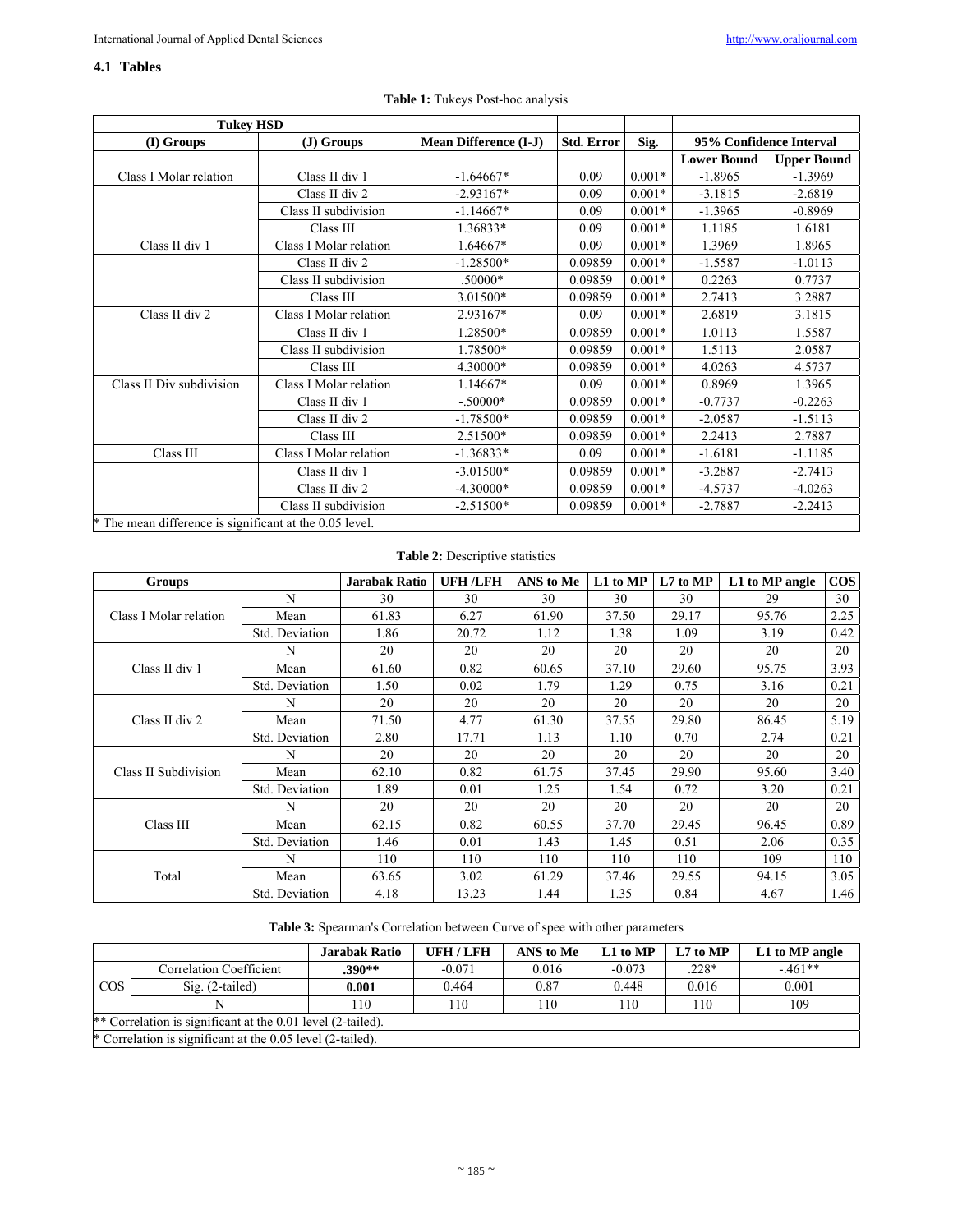

**Fig 1:** Correlation of COS with Jarabak ratio



**Fig 2:** Correlation of COS with L7 to MP distance



**Fig 3:** Correlation of COS with L1 MP angle



**Fig 4:** Curve of Spee measurement by Marshall's method

#### **5. Discussion**

The main significance of COS is its role in chewing and mastication; so its evaluation is must for proper diagnosis and treatment planning [15]. The assessment of relationship of COS with dentoskeletal morphology is essential to understand the influence of multiple factors that lead to variation in the depth of Curve of Spee [16]

It has been suggested that COS remains stable from deciduous dentition to adulthood. It is also suggested that homogenous dental wear could be the reason for the maintenance of COS in adulthood [17]. Because of this, adolescents and young adults within the age range of 14-26 years were included in the study.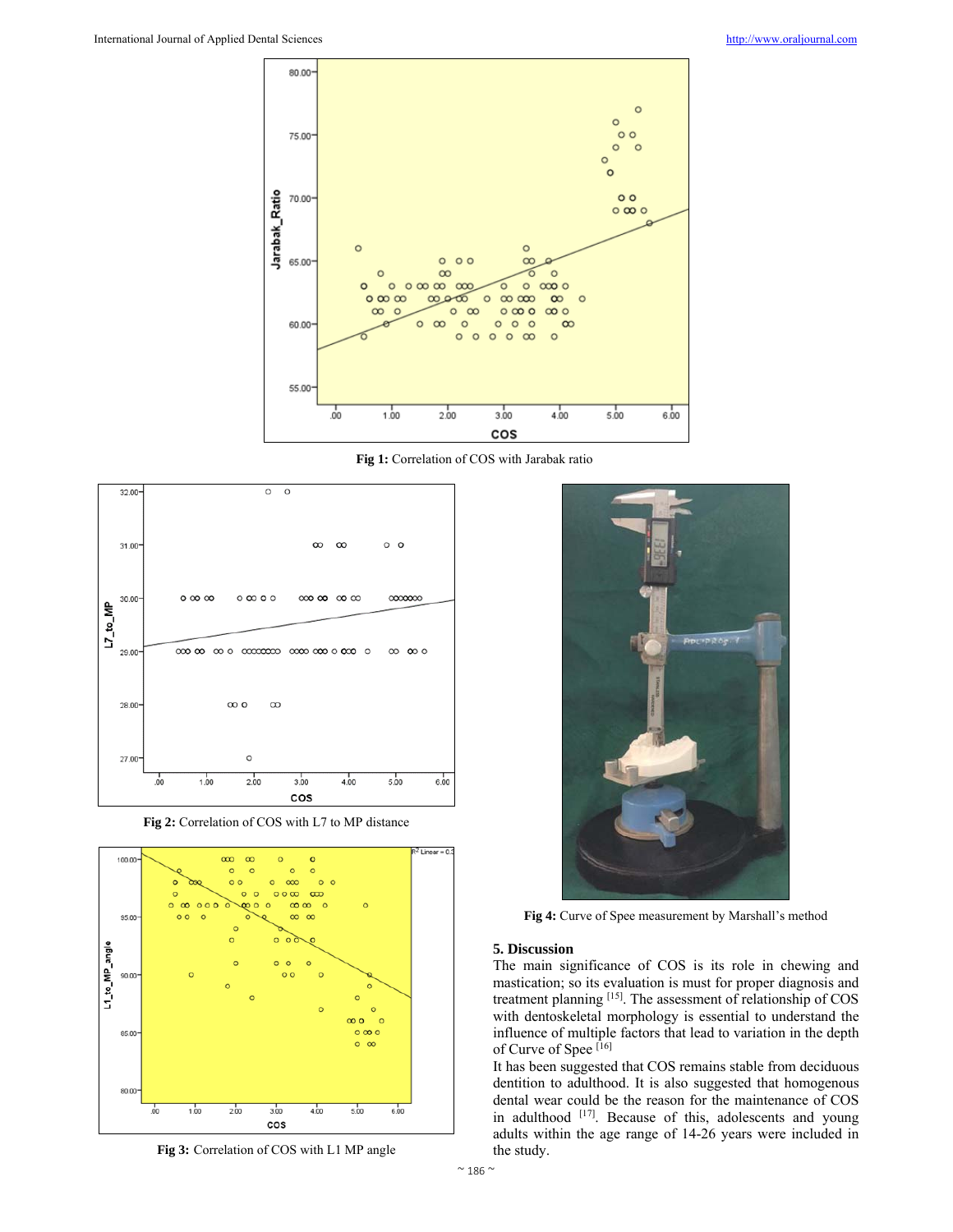Lack of sexual dimorphism in the depth of the COS has been reported in the literature so no attempt was made to divide the sample according to gender [18, 19]. The present study aimed to find out whether COS has any correlation with vertical skeletal parameters and dental parameters like molar relation, vertical eruption of mandibular anterior and posterior teeth and inclination of mandibular central incisor with mandibular plane.

There is little consensus in the literature concerning measurement of the depth the COS. Some authors [20] used the perpendicular distances on both sides, while another [21] used the average of the sum of the perpendicular distances to each cusp tip. Some researchers used the sum of the maximum depth on both sides  $[22, 23]$ . In the present study, a reference line was used from the incisal edge of lower central incisors to the distal cusp of last erupted molar. Then the perpendicular distance from the deepest cusp tip was measured on the both right and left sides and the mean value was taken into consideration [24].

 To eliminate the subjective error due to the cumbersome nature of the manual method such as divider with scale used earlier in the COS measurement, Marshall's method using a Ney surveyor and digital caliper was used [3]. This not only enhanced the accuracy of the results by reducing the least count of measurements but also improved the reliability and reproducibility of values obtained.

In the present study the COS was measured from all the 110 mandibular models by Marshall's method [3]. Molar relation was measured from maxillary and mandibular models in occlusion. The cephalograms were manually traced on lead acetate paper (0.003 inches thickness) with 0.3mm lead pencil. Cephalometric parameters were evaluated.

In the present study, measurement and comparison of the depth of COS in different malocclusion groups (based on ANB angle and molar relation) was done. It showed statistically significant differences among various malocclusion groups. The depth of COS was more in Class II div 2 subjects (group IIb), followed by Class II div. 1 subjects (group IIa)  $>$  Class II subdivision (group IIc)  $>$ Class I subjects (group  $I$ ) > and least depth was seen in Class III subjects (group III). Other studies also reported similar results, suggesting that the COS in the mandibular arch is influenced by the anteroposterior position of mandible  $[25]$ . This is in accordance with the previous studies that state that the radius of the COS is shorter in those with Class II malocclusion [26]. According to previous literature, patients with Class II malocclusion had a significantly deeper COS than those with Class I malocclusion  $[27]$ . However other studies also reported similar depths of the COS for those with Class I and Class II malocclusion [28]. The reason for increased depth of COS in Class II malocclusion could be due to supraeruption of lower incisors [29].

Jarabak ratio <sup>[30]</sup>: The present study showed statistically significant linear positive relationship with Jarabak Ratio ( $P =$ 0.001; rho=+0.390). Previous literature also reported that COS is greater is short face subjects compared to long face subjects which could be ascribed to their different occlusal forces, with short face subjects exhibiting higher forces [17].

Lower 7 to mandibular plane (MP): The present study showed statistically significant and positive correlation between COS and L7 to MP ( $P = 0.016$ ; rho = +0.228). It may be due to differential vertical eruption. This is in accordance with previous study which also found a statistically significant and positive correlation of COS an L7 to MP distance [24].

**L1 to MP angle:** In the present study it showed a statistically significant and negative correlation with COS  $P = 0.001$ ; rho = -0.461).This is in accordance with previous literature which states that levelling of COS causes an increase in arch circumference and proclination of lower incisors [31, 32]. It has been reported that incisor flaring might be predominantly associated to the mechanics of levelling the COS and not necessarily due to disparity in arch circumference [33]. Another study has reported that there were no statistically differences in inclinations of the upper and lower incisors and lower anterior crowding between the Spee groups [27].

There was not any statistically significant correlation of the COS with UFH/LFH, ANS to Me and L1 to MP Linear distance in the present study.

**6. Conclusion:** Curve of Spee has rightly been regarded as a compensatory curve because this arc defines the compensation in the alignment of dentition in the true sense. Its wide spectrum roles and its contributing factors have long been a subject of focus and discussion, yet this phenomenon remains explained partially. The more the topic is explored, the greater is the scope for further research. COS showed statistically significant linear positive relationship with Jarabak Ratio, and L7 to MP ( $P = 0.016$ ; rho = + 0.228). This indicates Jarabak Ratio and L7 to MP values increases as COS increases. The direction of the relationship is negative in relation to L1 to MP angle ( $P = 0.001$ ; rho = -0.461), this indicates L1 to MP angle tends to increase in opposite directions with COS value. Other parameters like UFH/LFH, ANS to Me and L1 to MP linear distance didn't show any statistically significant correlation with COS. The limitation of the present study was its cross-sectional design. Further studies with longitudinal design would be beneficial to better understand its correlation with various factors. The errors in using intersection of points in case of double images and 2 dimensional characteristics of conventional lateral cephalograms were other limitations. Therefore future studies should evaluate the relationship with 3D computerized tomography.

#### **7. References**

- 1. Spee FG. The gliding path of the mandible along the skull J Am Dent Assoc. 1980; 100:670-5.
- 2. Baragar FA, Osborn JW. A model rating patterns of human jaw movement to biomechanical constraints. J Biomechanics. 1984; 17; 757-76.
- 3. Marshall SD, Caspersen M, Hardinger RR, Franciscus RG, Aquilino SA, Southard TE. Development of the curve of Spee. Am J Orthod Dentofacial Orthop. 2008; 134:344- 352.
- 4. Andrew's FL. The six keys to normal occlusion. Am J Orthod 1972; 62:296- 309.
- 5. Osborn JW. Orientation of the masseter muscle and the curve of Spee in relation to crushing forces on the molar teeth of primates. Am J Phys Anthropol. 1993; 92:99-106.
- 6. Shilinburg HT, Hobo S, Whitsett LD, Brackett S. Fundamentals of fixed prosthodontics.3rd ed. Chicago: Quintessence, 1997, 85-86.
- 7. Okeson JP. Management of temporomandibular disorders & occlusion.5<sup>th</sup> ed. St. Louis: Mosby, 2003, 67-197.
- 8. Ferrario VF, Sforza C, Miani A, Colombo A, Tartaglia G. Mathematical definition of the curve of Spee in permanent healthy dentitions in man. Arch Oral Biol 1992; 37:691-4.